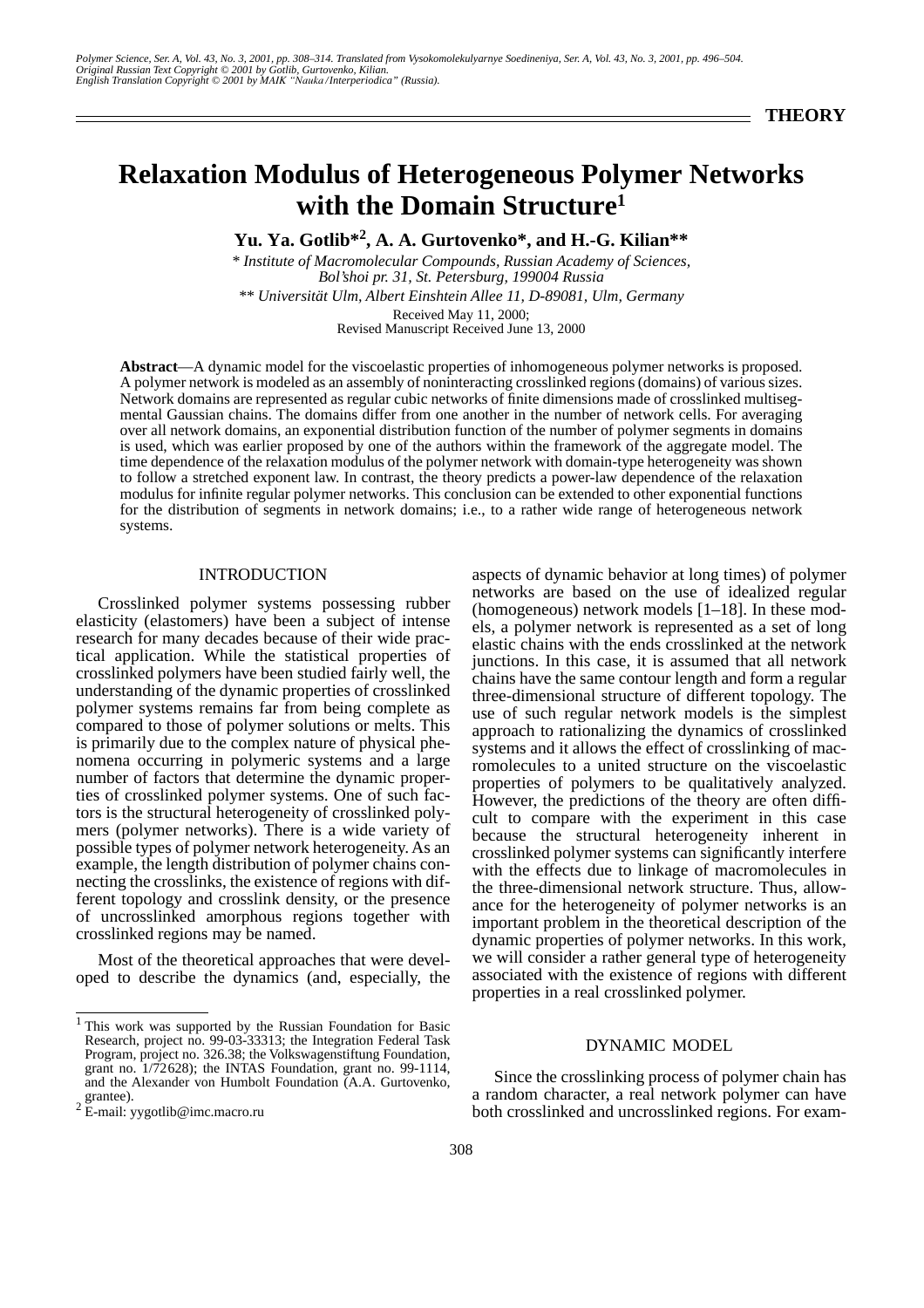ple, crosslinked regions of different sizes may be separated with "soft" regions composed of uncrosslinked macromolecules. The simplest approach to the description of a crosslinked polymer system of this sort consists in treating the relaxation of different crosslinked network regions independently of one another. Therefore, the following dynamic model of a heterogeneous network is proposed. The polymer network is represented as an assembly of crosslinked regions (domains) of different sizes which relax independently of each other (Fig. 1). It is assumed that each domain is a regular cubic network composed of  $N \times N \times N$  cells. The polymer chains that connect contiguous junctions are modeled by the Kargin–Slonimskii–Rouse multisegmental chains [19, 20] comprising  $n_0$  segments. The value of  $n_0$  is assumed to be equal for all network domains of the system; thus, the domains differ from one another only in the number of cubic cells inside a domain. Such homogeneity of the inner network structure of domains makes it possible to use (after some transform) the results obtained in the theories of dynamic properties of regular polymer networks.

It is assumed that all cubic domains of the network have "soft" boundaries (the boundary junctions are not fixed in space) and the domains move against the background of a "common" effective viscous medium. What is examined is the viscoelastic behavior of the heterogeneous polymer network under the action of an external perturbing force which creates a longitudinal velocity gradient in the effective viscous medium. In a certain sense, the system under consideration resembles a polymer solution in which the process of crosslinking of macromolecules into a network takes place. If the network formation process is not completed, rather large entities that have already got the inner network structure relax independently of one another against the solvent. The velocity gradient of the effective viscous medium is supposed to be identical for all network domains; therefore, the viscoelastic behavior of the heterogeneous polymer network as a whole can be described with the set of generalized viscoelastic Maxwell elements [21] connected in series. Then, the total dynamic modulus of the network system of interest will be the sum of moduli of network domains. In this case, the relative contribution of network domains to the total modulus is determined by the size distribution of domains in the system. For averaging over all heterogeneous-network domains, a distribution function from the aggregate model, which was earlier proposed by one of the authors to rationalize the relaxation of amorphous polymers [22–24], is used. This distribution function is exponential. By the end of the paper, we will consider a more general form of function for the exponential behavior of the number of segments in domains. If each network domain is characterized by the number of Gaussian segments contained in it, *y*, according the accepted model of hetero-

POLYMER SCIENCE Series A Vol. 43 No. 3 2001



**Fig. 1.** Dynamic model of heterogeneous polymer network composed of crosslinked regions (domains) of different size.

geneous network, the distribution function for the number of segments in domains *n*(*y*) is defined by [22–24]

$$
n(y) = Cy^2 \exp[-ay], \tag{1}
$$

where *C* is the normalization constant. The parameter *a* defines the average number  $\bar{y}$  of chain segments in domains:  $a \approx 3/\bar{y}$ . Note that the physical meaning and the temperature dependence of  $a$  (or  $\bar{y}$ ) may be different in systems with another character of heterogeneity. For example, the parameter *a* in the aggregate model [22–24] is defined by  $U_0 / k_B T$ , where  $U_0$  is the energy of the smallest domain.

The size of the smallest network domain in the considered system must be of the order of dimensions of the cubic network cell. In addition, since we consider the system in which each domain possesses the inner network structure, an average domain must contain the number of segments much larger than the number of polymer segments in the cubic cell of the network. Recall that the unit cell of the cubic network comprises three multisegmental Gaussian chains and, correspondingly, contains  $3n_0$  segments. Therefore, the condition  $\bar{y} \geq 3n_0$  must be observed, which implies that the distribution parameter  $a \approx 3/\bar{y}$  must be much smaller than unity for sufficiently long polymer chains:  $a \ll 1/n_0$ .

## **THEORY**

First, let us consider the dynamic viscoelastic behavior of an individual polymer network domain represented by a regular cubic network of a finite size. In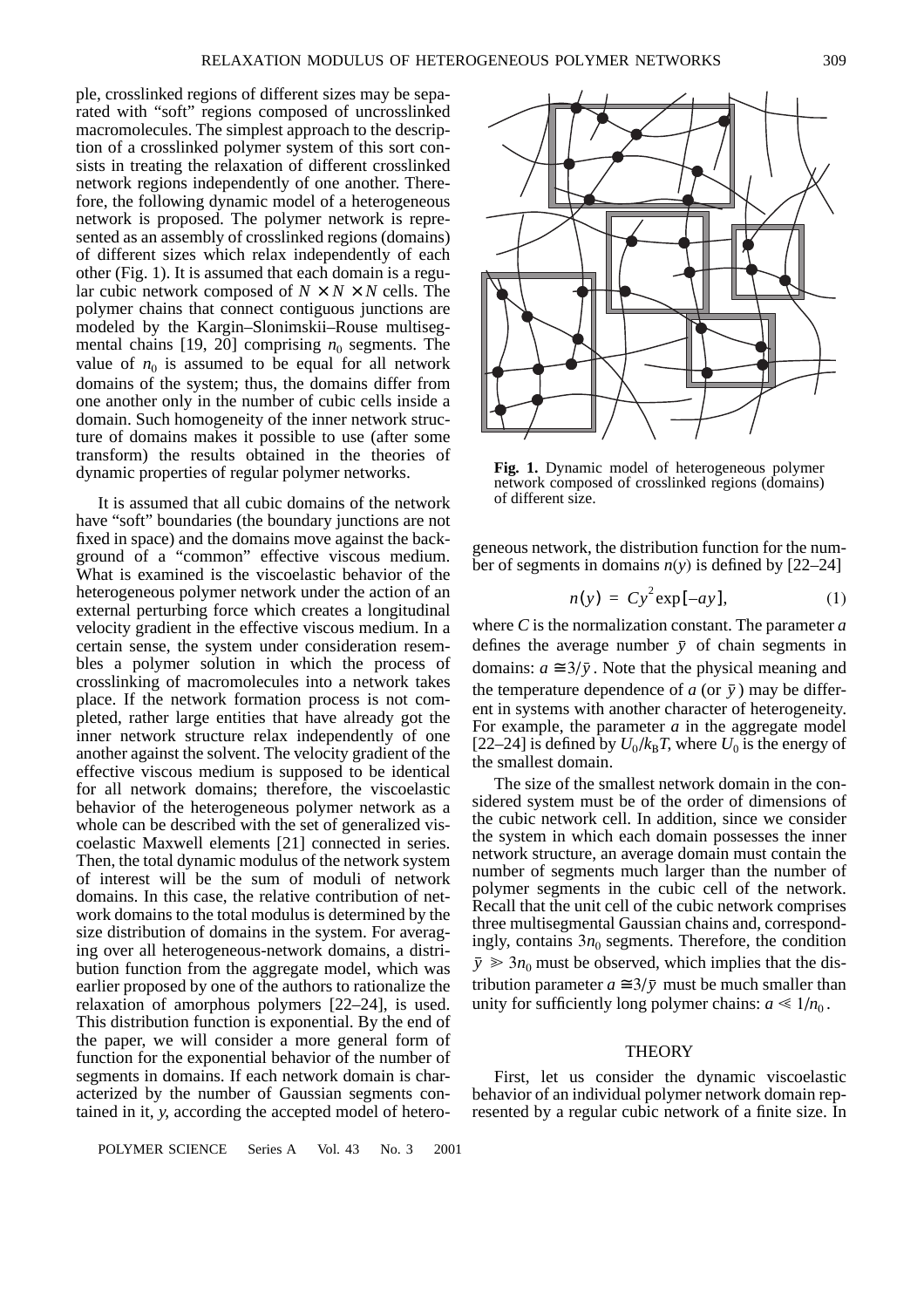the studies of macroscopic viscoelastic properties of an infinite cubic polymer network  $[18, 25, 26]$ , it was shown that small-scale intrachain and cooperative interchain relaxation processes can be considered separately. The contribution of intrachain network motions turns out to be close to the contribution that would be made by uncrosslinked polymer chains of the same molecular mass as in the network. Intrachain relaxation processes of a larger scale were shown [18, 25, 26] to be fairly well described in terms of the simplified coarse-grained network model [4, 11, 14–18, 25, 26]. This coarse-grained dynamic network model represents a set of junctions connected by elastic springs to form a three-dimensional network structure. In the case, the elasticity constant *K* of a spring connecting two neighboring junctions corresponds to that of the multisegmental Gaussian chain between these junctions, and the friction coefficient  $\varsigma$  of a junction is that of the friction of the halves of multisegmental chains originating from this junction. Thus, in order to find the dynamic modulus of the polymer network composed of crosslinked multisegmental Gaussian chains, it is sufficient (with reasonable accuracy) to sum the moduli of the coarsegrained polymer network model and uncrosslinked polymer chains of the same molecular mass as in the network [18, 25, 26].

For the relaxation modulus *G*(*t*; *N*) of a cubic network domain composed of  $N<sup>3</sup>$  cells, we get

$$
G(t; N) = G_e + \frac{1}{V_{\text{dom}}} 3k_{\text{B}}T \sum_{\theta} \exp[-t/\tau_n(\theta)]
$$
  
+ 
$$
\frac{1}{V_{\text{dom}}} 3N^3 3k_{\text{B}}T \sum_{\psi} \exp[-t/\tau_c(\psi)],
$$
 (2)

where  $V_{\text{dom}}$  is the volume of a cubic network domain and  $G_e$  is the equilibrium modulus of the polymer network. The second term reflects the contribution of the coarse-grained dynamic network model to the relaxation modulus (interchain relaxation processes). The last term is the dynamic modulus of noncrosslinked polymer chain of the same length as in the network (intrachain relaxation processes).

Relaxation times  $\tau_n(\theta)$  for the coarse-grained network model are as follows [14, 17, 25, 26]:

$$
\tau_n(\mathbf{\theta}) = \frac{6\tau_{\min}}{3 - \cos\theta_1 - \cos\theta_2 - \cos\theta_3},\tag{3}
$$

where the minimum time for the relaxation of the coarse-grained network model (at  $\theta_1 = \theta_2 = \theta_3 = \pi$ ) is

$$
\tau_{\min} = \frac{\varsigma}{24K}.
$$
 (4)

The relaxation times  $\tau_n(\theta)$  are determined by the threecomponent interchain wave vector  $\mathbf{\theta} = (\theta_1, \theta_2, \theta_3)$  which describes a phase shift between displacements of neighboring cubic network cells:

$$
\Theta_{1;2;3} = \frac{\pi}{N} k_{1;2;3}, \quad k_{1;2;3} = 1, ..., N-1 \quad (5)
$$

(*N* is the number of junctions along one of the three orthogonal directions in the cubic polymer network).

Relaxation times  $\tau_c(\psi)$  corresponding to the contribution of intrachain relaxation to the modulus in Eq. (2) are given by

$$
\tau_c(\psi) = \frac{2\tau_0}{(1 - \cos \psi)}.
$$
 (6)

Here, the minimum relaxation time of a network domain is the relaxation time of the chain segment  $(\Psi = \pi)$ 

$$
\tau_0 = \frac{\zeta_0}{8K_0},\tag{7}
$$

where  $K_0$  is the spring constant of a Gaussian subchain and  $\zeta_0$  is the friction coefficient of an individual segment. The intrachain wavenumber  $\psi$  corresponds to the phase shift between displacements of neighboring segments in a multisegmental Gaussian chain [19, 20, 27, 28]:

$$
\Psi = \frac{k\pi}{n_0 + 1}, \quad k = 1...n_0 \tag{8}
$$

 $(n_0)$  is the number of segments in a chain between network junctions).

Since the domains have finite dimensions, each network domain is characterized by its own finite maximum relaxation time

$$
\tau_{\text{max}} = \frac{4}{\pi^2} N^2 \tau_{\text{min}}, \tag{9}
$$

which is proportional to the squared number of junctions *N* in a cubic domain along one of the directions in the Cartesian coordinate system. Recall that relaxation times of an infinite regular network have no finite limit [1, 3, 14–18, 25, 26]. It should be also noted that the minimum relaxation time  $\tau_{\text{min}}$  given by Eq. (4) for the simplified coarse-grain model of a polymer network is close in value to the maximum relaxation time of the chain connecting neighboring network junctions,  $\tau_{chain}$  [18], which is defined as follows (see Eq. (6) at  $\Psi = \pi/(n_0 + 1)$ 

$$
\tau_{\text{chain}} = \frac{4}{\pi^2} (n_0 + 1)^2 \tau_0.
$$
 (10)

Further, we will deal only with one of these two quantities, namely, the relaxation time  $\tau_{chain}$ .

Inasmuch as we are going to use distribution (1) of the number of segments *y* in domains to average the relaxation modulus over all domains of the heterogeneous polymer network, it is necessary to represent the

POLYMER SCIENCE Series A Vol. 43 No. 3 2001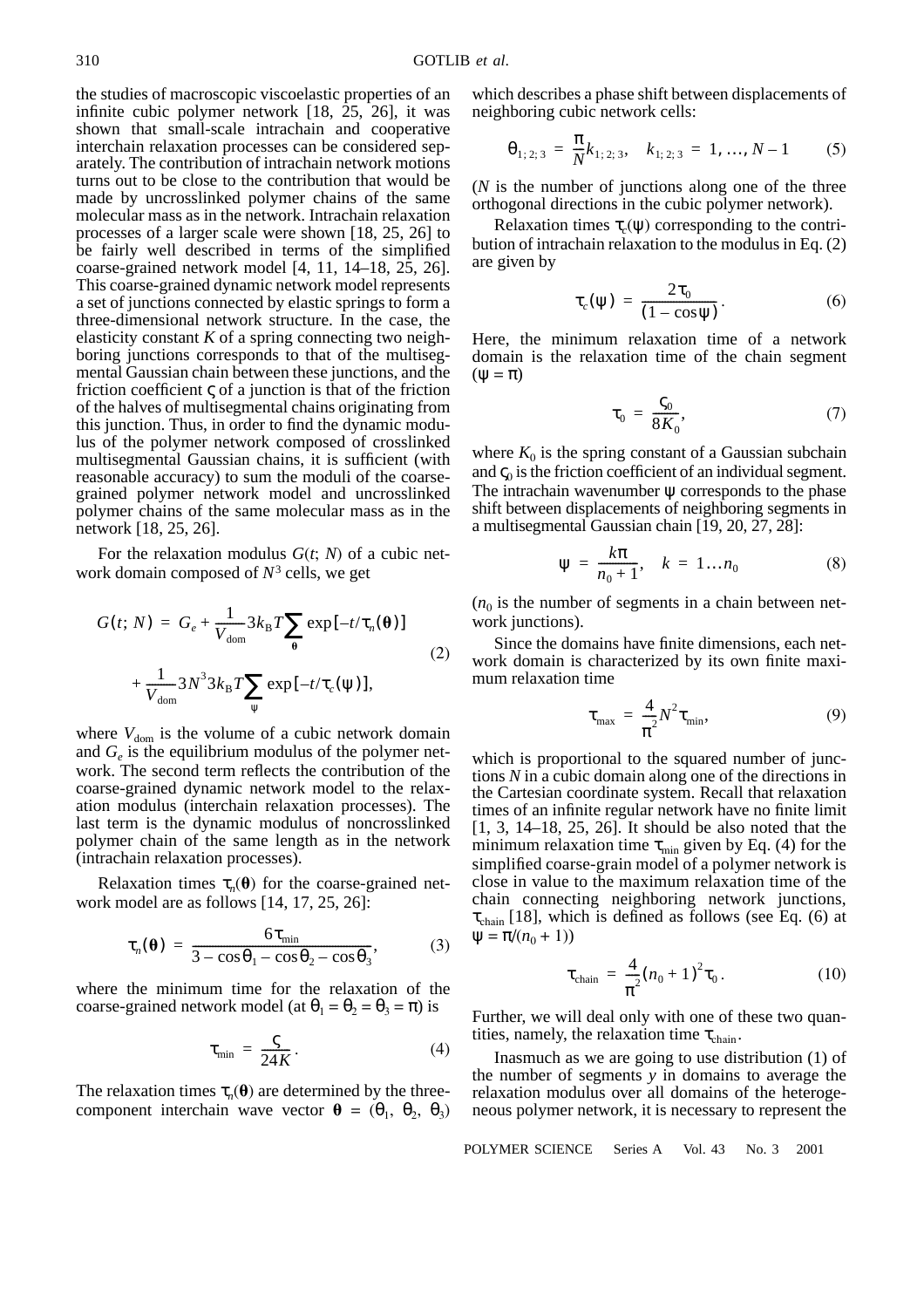dynamic characteristics of each domain as a function of *y*. The cubic network domain including *y* chain segments is composed of  $N<sup>3</sup>$  network cells, each containing three multisegmental Gaussian chains (or  $3n_0$  Gaussian segments). Hence, the following simple relationship is observed for domains of these sort:

$$
y = 3n_0 N^3. \tag{11}
$$

Using relationship (11), we may rewrite Eq. (2) for the relaxation modulus of an individual cubic domain of the heterogeneous polymer network in the following form:

$$
G(t; y) - G_e
$$
\n
$$
= 3v_{\text{chain}}k_B T n_0 \left[ \frac{1}{y} \sum_{\theta} \exp[-t/\tau_n] + \frac{1}{n_0} \sum_{\psi} \exp[-t/\tau_c] \right],
$$
\n(12)

where  $v_{chain}$  is the number of network chains in unit volume and the relaxation times  $\tau_n$  and  $\tau_c$  are as defined by Eqs. (3) and (6). Relaxation times that are manifested in the mechanical relaxation of an individual domain of a finite size fall in the interval between the relaxation time of a Gaussian segment  $\tau_0$  (Eq. (7)) and the maximum relaxation time of a domain  $\tau_{\text{max}}(y)$  which may be represented in the following form using Eq. (11):

$$
\tau_{\text{max}}(y) = \frac{4}{\pi^2} \left(\frac{1}{3n_0}\right)^{2/3} \tau_{\text{chain}} y^{2/3}.
$$
 (13)

Using Eq. (12) for the relaxation modulus  $G(t, y)$  of the individual domain, it is easy to represent its asymptotic time behavior within different characteristic time intervals.

In the short-time region  $\tau_0 < t < \tau_{chain}$ , the domain relaxation modulus  $G(t; y)$  behaves as follows:

$$
G(t; y) - G_e \approx \nu k_B T \frac{1}{n_0} \frac{6}{\pi} \sqrt{\frac{\tau_{\text{chain}}}{t}},
$$
 (14)

where  $v = n_0 v_{chain}$  is the number of segments in unit volume. Such "power-law" behavior of the relaxation modulus is characteristic of individual uncrosslinked Gaussian chains [20, 21, 28]. This region of the asymptotic time behavior of the relaxation modulus as defined by (14) extends up to the time periods of the order of the relaxation time of chains connecting neighboring junctions,  $\tau_{chain}$ , as given by Eq. (10). In this case, the decay of the relaxation modulus at  $t \approx \tau_{chain}$  with respect to the magnitude of the modulus at the initial point of time is inversely proportional to the number of segments  $n_0$  in a chain between junctions: ( $G(\tau_{chain})$  –  $G_e$ )/( $G(0) - G_e$ ) ~ 1/n<sub>0</sub>.

At times longer than the relaxation time of the chain between junctions  $\tau_{chain}$ , but shorter than the maximum domain relaxation time  $\tau_{\text{max}}(y)$ , the time dependence for the relaxation modulus of a cubic network domain is the same as that for the modulus of the infinite regular

POLYMER SCIENCE Series A Vol. 43 No. 3 2001

cubic network in the region of predominant large-scale interchain relaxation [1, 3, 14–18]

$$
G(t; y) - G_e \cong \nu k_B T \frac{1}{n_0} \frac{4\sqrt{3}}{\pi^2} \left(\frac{\tau_{\text{chain}}}{t}\right)^{3/2}.
$$
 (15)

In this region, the relaxation modulus also decays following a power law; moreover, the decay is faster than in the region of predominant intrachain relaxation (14). At longer times  $(t > \tau_{\text{max}}(y))$ , the finite size of a domain begins to have an effect, and we obtain the following asymptotic behavior of the relaxation modulus:

$$
G(t; y) - G_e
$$
  
\n
$$
\approx v k_B T \frac{9\pi \sqrt{3}}{4} \frac{1}{y} \left(\frac{\tau_{\text{max}}(y)}{t}\right) \exp\left[-\frac{t}{\tau_{\text{max}}(y)}\right].
$$
 (16)

The relaxation modulus of the cubic network domain of a finite size starts to decay by an exponential law since the set of relaxation times for an individual domain is limited by the maximum relaxation time  $\tau_{\text{max}}(y)$  of the domain as a whole. This is the major difference in the viscoelastic properties of infinite and finite regular polymer networks (Fig. 2). At the points of time when the exponential decay of the relaxation modulus of a network domain of a finite size becomes noticeable (*t* ≅  $\tau_{\text{max}}(y)$ , the following estimate can be obtained for the relative decrease in the relaxation modulus:  $(G(\tau_{\text{max}})$  –  $G_e$ )/( $G(0) - G_e$ ) ~ ( $1/n_0$ )( $1/N^3$ ), where  $N^3$  is the total number of cubic cells in a network domain.

Now, let us consider the viscoelastic dynamic properties of the heterogeneous polymer network as a whole. As noted above, in order to find the relaxation modulus of the network, it is necessary to average the modulus of its individual domain over all network domains using corresponding distribution function (1). Because the network heterogeneity type discussed in this work begins to manifest itself on a scale greater than the network cell size, the relaxation modulus  $G(t)$ of the polymer network as a whole within time periods shorter that the relaxation time of the chain between junctions  $\tau_{chain}$  will behave in the same manner as the modulus of the individual domain (Eq. (14)). At longer times ( $t \ge \tau_{chain}$ ), the main contribution to the relaxation modulus *G*(*t*) of the heterogeneous polymer network is made by the time regions corresponding the exponential decay of moduli of individual domains (Eq. (16)). In order to get the asymptotic time behavior of the relaxation modulus of the network at longer periods, it is necessary to use the Laplace transform [29] for determining the asymptotic behavior of an integral with a large dimensionless parameter  $(t/\tau_{chain}) \ge 1$ . Ultimately, we obtain the following expression for the relaxation modulus *G*(*t*) of the heterogeneous polymer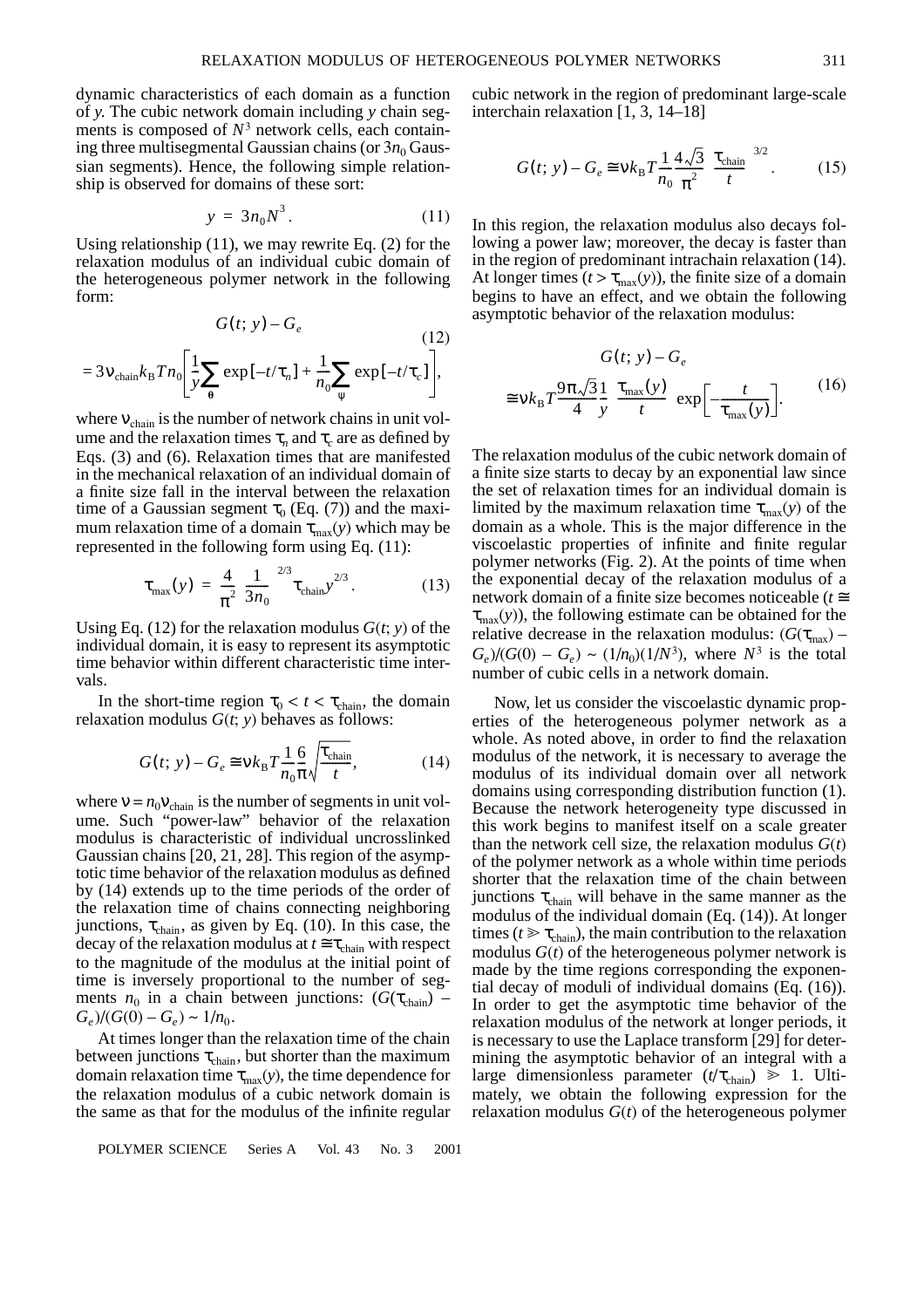

**Fig. 2.** Time dependence for the relaxation modulus *G*(*t*) of three network systems: (*1*) infinite regular cubic network:  $G(t) \sim t^{-1/2}$  at  $t < \tau_{chain}$  (region a) and  $G(t) \sim t^{-3/2}$  at  $t > \tau_{chain}$  (regions b and c); (2) cubic network domain containing the average number of polymer segments:  $G(t) \sim t^{-1/2}$  at  $t < \tau_{chain}$  (region a),  $G(t) \sim t^{-3/2}$  at  $\tau_{\text{chain}} < t < \tau_d$  (region b), and  $G(t) \sim$  $\exp[-t/\tau_d]$  at  $t > \tau_d$  (region c); and (3) heterogeneous polymer network with the domain structure:  $G(t)$  ~  $t^{-1/2}$  at  $t < \tau_{chain}$  (region a) and  $G(t) \sim \exp[-t/\tau^{*})^{3/5}]$ at  $t \geq \tau_{chain}$  (regions b and c). The curves were constructed with the parameters  $n_0 = 20$  and  $a = 0.001$ .

network with the domain structure in the region of sufficiently long times ( $t \ge \tau_{chain}$ ):

$$
(G(t) - G_e)
$$
  
\n
$$
\cong \bar{v}_{\text{dom}} k_{\text{B}} T C_1 (a n_0)^{1/5} \left(\frac{t}{\tau_{\text{chain}}}\right)^{3/10} \exp\left[-\left(\frac{t}{\tau^*}\right)^{3/5}\right],
$$
 (17)

where  $C_1 = 2^{-9/5} \times 5^{-1/2} \times 3^{29/10} \times \pi^{21/10}$  and  $\bar{v}_{\text{dom}} = v/\bar{y}$ is the number of domains of the average size in unit volume (recall that ν is the number of segments in unit volume). The characteristic relaxation time  $\tau^*$  is close in the order of magnitude to the maximum relaxation time  $\tau_d$  of a network domain containing the average number of segments *y*

$$
\tau^* = C_2 \tau_d, \tag{18}
$$

where  $C_2 = 5^{-5/3} 2^{2/3} 3^{1/3} \approx 0.15$  and  $\tau_d$  is given by (see

Eq. (13) at 
$$
y = \bar{y} \approx 3/a
$$
)  

$$
\tau_d = \frac{4}{\pi^2} \left(\frac{1}{a n_0}\right)^{2/3} \tau_{\text{chain}}.
$$
(19)

Note that the region in which the relaxation modulus would decay as  $t^{-3/2}$ , which corresponds to the region of pure interchain relaxation of an individual network domain as given by (15), is not displayed in the heterogeneous network system under consideration. This is due to the fact that the averaging over all domains is performed starting from the smallest domain which actually does not possess the inner network structure since its size is equal to the dimensions of the cubic network unit cell.

From Eq. (17), we can see that the relaxation modulus of the heterogeneous polymer network at sufficiently long times exhibits stretched-exponential behavior:  $exp[-(t/\tau^*)^{3/5}]$ . The stretched-exponential time behavior of the network relaxation modulus is due to exponential form (1) of the number distribution function  $n(y)$  of segments in domains, which was used to average the modulus over all the domains of the system. The powered term  $(t/\tau_{chain})^{3/10}$  in Eq. (17) affects very insignificantly the form of function  $\tilde{G}(t)$  as compared to the stretched-exponential factor, and it appears because of the presence of the squared factor  $y^2$  in the applied distribution function (1). At times corresponding to the onset of the stretched-exponential behavior ( $t \approx \tau_d$ ), the decay of the relaxation modulus with respect to its value at the initial point of time is given by  $(G(\tau_d) G_e$ )/( $G(0) - G_e$ )  $\approx 0.14 \cdot a$ . It is obvious that, at these times, the relaxation modulus of the heterogeneous polymer network having sufficiently long chains  $(n_0 \geq 1)$  decreases rather strongly now (recall that the conditions  $a \ll 1/n_0$  should be fulfilled in the system under consideration).

Thus, if a heterogeneous polymer network is composed of domains having a homogeneous network structure and there is a size distribution of domains in the system, the decay of the relaxation modulus at longer times corresponding to interchain relaxation occurs much faster than in homogeneous polymer networks (i.e., when the domain size tends to infinity). The power-law dependence of the relaxation modulus  $G(t) \sim t^{-3/2}$  of a regular three-dimensional network in the region of interchain relaxation is replaced by stretchedexponential behavior (17) of the time dependence of the modulus in the case of the heterogeneous polymer network with the domain structure (Fig. 2). If there were no size distribution of domains (all domains had identical finite dimensions), the decay of the relaxation modulus would be exponential, i.e., even faster than in the considered heterogeneous network system.

It is especially important to note that complex polymer systems frequently exhibit the stretched-exponential relaxation behavior. As examples, local segmental

POLYMER SCIENCE Series A Vol. 43 No. 3 2001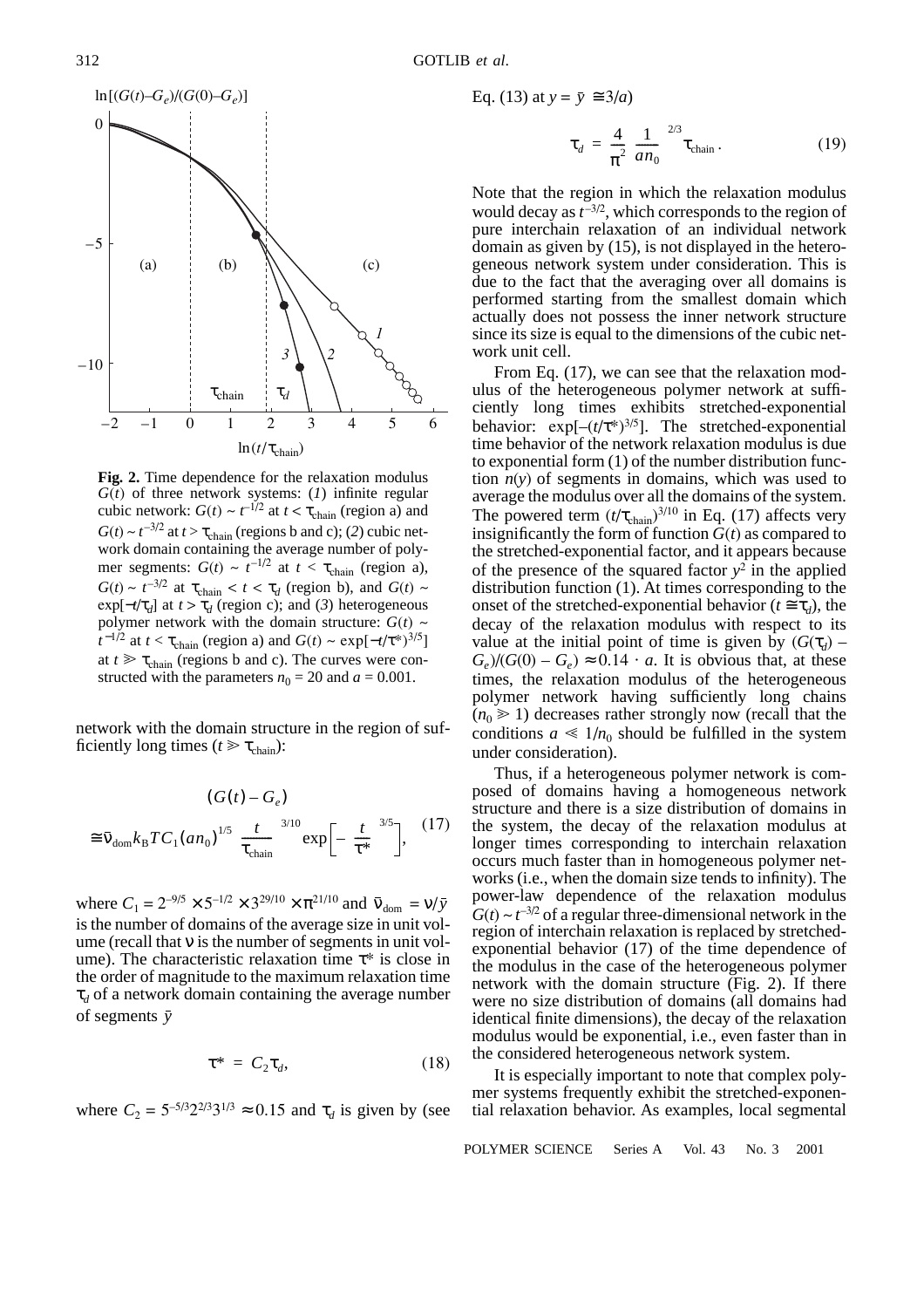motions in noncrystalline polymers, motions of macromolecules in strongly entangled polymer melts, and relaxation phenomena in other strongly correlated systems can be mentioned [30]. In such systems, strong correlations between relaxing units lead to the delay of relaxation with respect to the ordinary exponential decay for systems with one relaxation time and to the appearance of the stretched-exponential time behavior. Another example is dielectric relaxation in glassy polymers, which may be described in terms of the imperfection diffusion model [31, 32]. And, finally, the stretched-exponential relaxation behavior is also observed in disordered orientation glasses. In the latter case, it is mainly due to the inhomogeneity of a system, i.e., caused by the same factor as in the case of the heterogeneous polymer network with the domain structure considered in the present work. It is essential that all of the above examples deal with local relaxation processes having a sufficiently short characteristic time. In contrast, the dynamic model of the heterogeneous polymer network considered in this paper describes the largescale intrinsic interchain network relaxation with characteristic times longer than the maximum relaxation time of a polymer chain between network crosslinks.

The strong difference in the behavior of the relaxation modulus in the long-time region for inhomogeneous and homogeneous polymer networks is also reflected by the relaxation spectrum. Recall that the relaxation spectrum  $H(\tau)$  (or relaxation time distribution function) is related to the relaxation modulus  $G(t)$ by [21]

$$
G(t) = G_e + \int H(\tau) \exp[-t/\tau] d\ln \tau, \qquad (20)
$$

where  $G_e$  is the equilibrium modulus of a polymer network. The relaxation spectrum  $H(\tau)$  is a very important characteristic as it uniquely determines all viscoelastic properties of a system [21]. Inasmuch as the heterogeneity of the type under consideration begins to have an effect on a scale greater than the network cell size, the network relaxation spectrum  $H(τ)$  at short times  $τ <$  $\tau_{chain}$  does not differ in the least from the spectrum of an individual multisegmental Gaussian chain

$$
H(\tau) \cong \nu K_{\rm B} T \frac{1}{n_0} \frac{3}{\pi} \sqrt{\frac{\tau_{\rm chain}}{\tau}}.
$$
 (21)

In the long-time region ( $\tau \gg \tau_{\text{chain}}$  and  $\tau \gg \tau_d$ ), a very strong decay of the relaxation spectrum takes place:

$$
H(\tau) \cong \bar{\mathbf{v}}_{\text{dom}} K_{\text{B}} T(an_0) \tilde{C} \left(\frac{\tau}{\tau_{\text{chain}}}\right)^{3/2} \exp[-3(\tau/\tau_d)^{3/2}], (22)
$$

where  $\tilde{C} = 2^{-6/5} \pi^4 3^{9/2}$ ,  $\bar{v}_{\text{dom}}$  is the number of domains of the average size in unit volume, and  $\tau_d$  is the maximum relaxation time of a network domain of the average size as defined by Eq. (19). Thus, the relaxation

POLYMER SCIENCE Series A Vol. 43 No. 3 2001

time spectrum  $H(\tau)$  for the heterogeneous polymer network in the region of large-scale interchain (interdomain) relaxation turns out to be extremely narrow. In this respect, it strongly differs from the relaxation spectrum of the regular three-dimensional network, which is characterized by the power-law behavior  $\tau^{-3/2}$  in the interchain relaxation region [1, 3, 14, 17, 18].

Let us emphasize once more that the main reason for the appearance of the stretched-exponential time behavior of the relaxation modulus of an inhomogeneous polymer network consists in the exponential form of the number distribution *n*(*y*) of segments in network domains  $(Eq. (1))$ . In addition to the aggregatemodel distribution function [22–24] used in this work, there are many other examples of exponential distribution. For example, the stretched-exponential time behavior of the relaxation modulus may appear as a result of the existence of a broad molecular mass distribution of network chains, which also obeys the exponential law  $exp[-n/\bar{n}]$ , where  $\bar{n}$  is the average number of segments in chains between the crosslinks [34]. Another example is a network system with the microdomain structure in which the number of crosslinks inside a domain fluctuates about the mean value from one domain to another because of the randomness of chain crosslinking and, hence, is determined by the Gaussian distribution function  $exp[-(y - \langle y \rangle)^2 / 2 \langle \delta y^2 \rangle]$ . This distribution function has the form  $exp[-ay^2]$  at a large number of segments in domains. The physical nature of such structurally inhomogeneous systems is different from the aggregate structure proposed previously [22–24].

Therefore, it is very interesting to extend the results obtained in this work using distribution function (1) developed for the aggregate model to the case of exponential distribution of the general type. Let the number distribution  $\tilde{n}(y)$  of polymer segments in domains be defined as

$$
\tilde{n}(y) \sim y^{\sigma} \exp[-a y^{\delta}], \qquad (23)
$$

where *a* is the distribution parameter, and  $\sigma$  and  $\delta > 0$ are the power indexes that may take arbitrary values. The parameter *a* determines the average number of polymer segments  $\bar{y}$  in a domain:  $a \approx 1/\bar{y}^{\delta}$ . After averaging with distribution function (23) over all domains, which are assumed to be regular cubic networks of a finite size as previously, the relaxation modulus of the heterogeneous polymer network at sufficiently long times  $(t \ge \tau_{\text{chain}})$  will be given by

$$
G(t) - G_e
$$
  

$$
\sim v k_B T \left( \frac{t}{\tau_{\text{chain}}} \right)^{\frac{\sigma - (3/2)\delta}{\delta + (2/3)}} \exp \left[ - \left( \frac{t}{\tilde{\tau}^*} \right)^{\frac{\delta}{\delta + (2/3)}} \right],
$$
 (24)